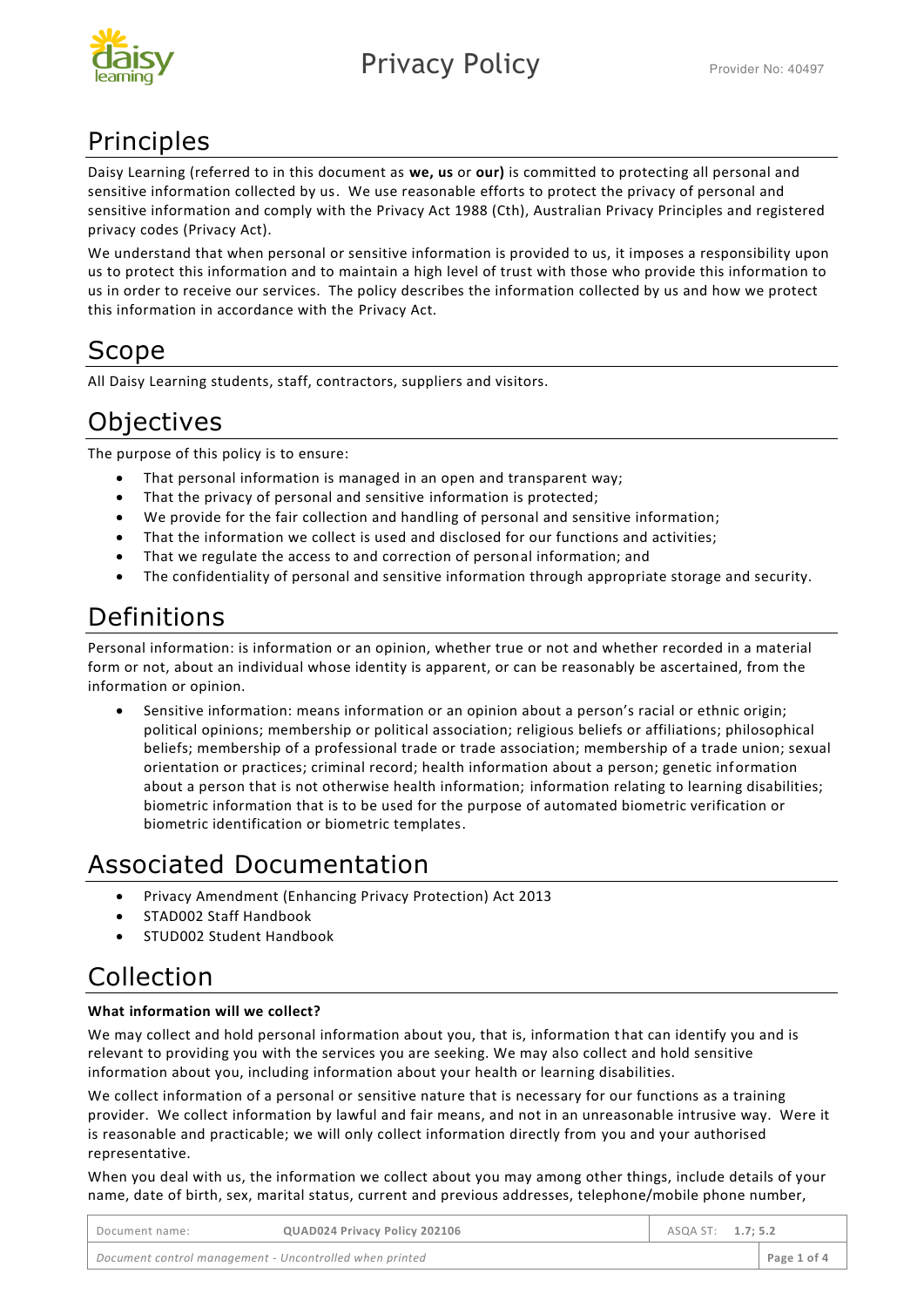# Privacy Policy **Privacy** Provider No: 40497



email address, employment details, insurance details, credit card and/or bank details and complaint details, leaning disabilities or other information relevant to providing you with the services you are, or someone else you know is seeking. It may also include details of the services or products we provide to you, as well as the status of these services and products. You may also be able to transact with us anonymously where this is lawful and practicable to do so.

#### **What method will we use to collect information?**

Personal information will generally be collected directly from you through the use of any of our standard forms, on the Internet, via mail or email, through a face to face meeting with you or through a telephone conversation with you. We may also collect personal information about you from third parties acting on your behalf (for instance, an authorised representative, legal advisor or family member).

Except as otherwise permitted by law, we only collect sensitive information about you if you consent to the collection of the information and if the information is reasonably necessary for the performance of our functions, as set out below.

- To complete enrolment forms;
- To complete employment forms;
- To provide services or products to you;
- To receive services from you;
- To manage or administer services and products including charging, billing an collecting debts;
- To enable contact with a person nominated by you:
- To lawfully liaise with a nominated representative or family contact if requested or required
- To comply with State or Commonwealth government legislation or regulatory bodies relevant to our scope of operation.
- To provide data to government agencies in compliance with State or Commonwealth law;
- To provide date to regulatory bodies relevant to our scope of operation;
- To determine eligibility to entitlements provided under any State or Commonwealth law.
- To facilitate our internal business and administrative operations, including the fulfilment of a ny compliance or legal requirements;
- Conduction surveys
- To promote and market to you other services or products which we consider may be on interest to you. We will generally only do this with your consent and we will always give you a choice to 'opt out' of receiving such marketing information in the future.

#### **Failure to provide information**

You may not wish to provide information to us, however the information we collect is relevant to providing services and/or products you may seek or require. If you choose not to provide us with some or all of the information we request, we may not be able to provide you with the services and/or products you seek.

#### **Internet users**

If you access our website, we may collect additional personal information about you in the form of your IP Address and domain name.

Our website uses cookies. The main purpose of cookies is to identify users and to prepare customised web pages for them. Cookies do not identify you personally, but they may link back to database record about you. We use cookies to monitor usage of our website and to create a personal record of when you visit our website and what pages you view so we may serve you more effectively.

Our website may contain links to other websites. We are not responsible for the privacy p ractices of linked websites and linked websites are not subject to our privacy policies and procedures.

#### **Use and disclosure**

Generally, we only use and disclose personal and/or sensitive information about you for the purposes for which it was collected (as set out above), however, in some circumstances, the law may permit or require us to disclose information for other purposes.

#### **Access and correction**

At admission, you or your authorised representative should identify any parties from whom they do not wish personal or sensitive information to be collected, or to whom they do not wish personal or sensitive information to be provided.

| Document name:                                          | QUAD024 Privacy Policy 202106 | ASQA ST: 1.7; 5.2 |             |
|---------------------------------------------------------|-------------------------------|-------------------|-------------|
| Document control management - Uncontrolled when printed |                               |                   | Page 2 of 4 |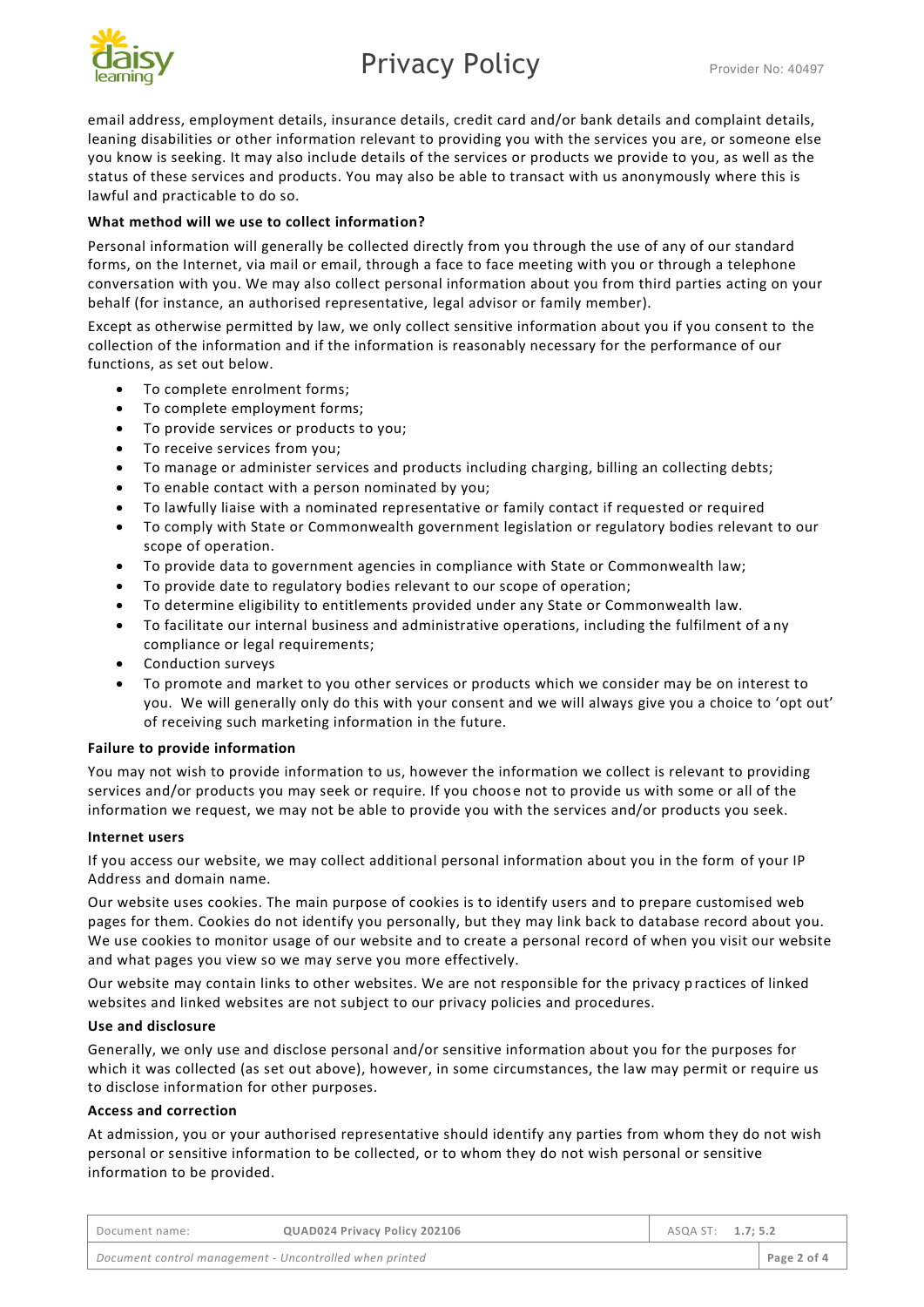

# Privacy Policy **Privacy** Provider No: 40497

You may request access to personal information we hold about you, by making a request either verbally or in writing. We will respond to your request within a reasonable period, and we may ask that you verify your identity before we assess your request for access. We may charge you a reasonable fee for processing your request (but not for making a request for access).

We may decline a request for access to personal information in circumstances proscribed by the Privacy Act, and if we do, we will provide you with a written notice that sets out the reasons for the refusal (unless it would be unreasonable to provide those reasons).

The notice will set out:

- The reasons for the refusal, except to the extent that it would be unreasonable to refuse.
- The mechanisms available to complain about the refusal; and
- Any other matter prescribed by the regulations.

We aim to ensure that the personal information we hold is accurate, complete and up to date. Please contact us if any of the personal information you have provided to us has changed or is not accurate, complete or up to date.

### Contact, complaints and feedback

We are committed to working with you to obtain a fair resolution of any complaint or concern about privacy. To contact us with complaints or feedback you can contact us using any of the following methods.

**Write to us at:** CEO (in confidence) Daisy Learning PO Box 1760 SUNSHINE PLAZA QLD 4558 **Email us at:** [admin@daisylearning.com.au](mailto:admin@daisylearning.com.au) **Phone:** 07 5479 6301 **Call in and see us at:** Suite 5/7 Plaza Parade MAROOCHYDORE QLD 4558

Alternatively, complaints may also be referred to:

#### **Australian Information Commissioner**

**Online**: [www.oaic.gov.au/privacy/making-a-privacy-complaint](http://www.oaic.gov.au/privacy/making-a-privacy-complaint)

**Phoning the privacy hotline on:** 1300 363 992

**Fax**: 02 9284 9666

**In writing:** Australian Information Commissioner at the Office of Australia Information Commissioner GPO Box 5218

SYDNEY NSW 2001

| Document name:                                          | QUAD024 Privacy Policy 202106 | ASQA ST: 1.7; 5.2 |  |             |
|---------------------------------------------------------|-------------------------------|-------------------|--|-------------|
| Document control management - Uncontrolled when printed |                               |                   |  | Page 3 of 4 |